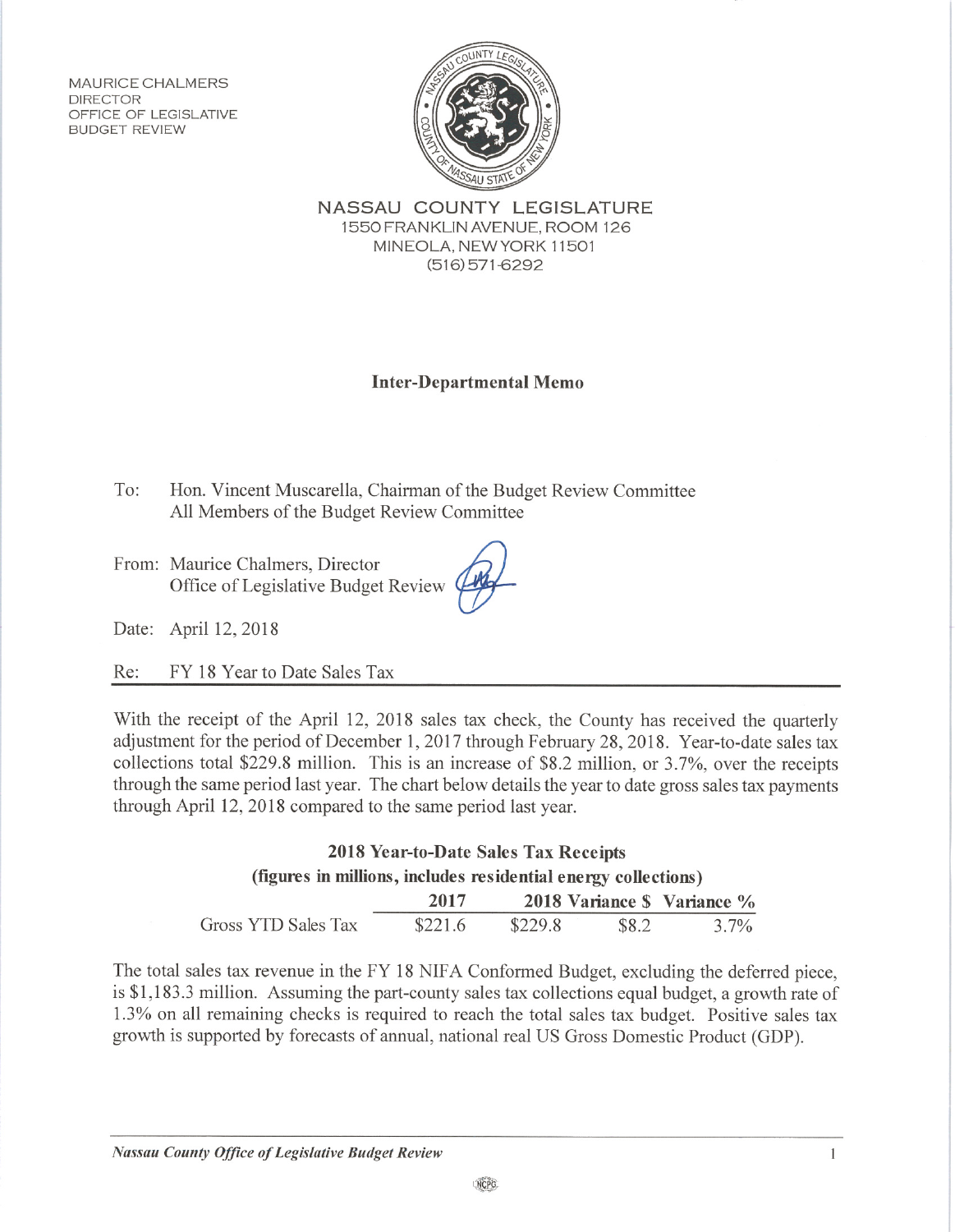A survey of current 2018 economic forecasts reveals that throughout the US, economic growth is expected to average 2.7%. The chart below illustrates the forecast for real US GDP growth rates.

| CD ODT 4010 and 4012 FORCasts, as of 1st Quarter 4010 |         |
|-------------------------------------------------------|---------|
| 2018                                                  | 2019    |
| 2.8%                                                  | 2.5%    |
| 2.4%                                                  | 2.3%    |
| 2.8%                                                  | 2.5%    |
| 2.7%                                                  | $2.4\%$ |
|                                                       |         |

**US GDP 2018 and 2019 Forecasts, as of 1st Quarter 2018**

The Administration is currently projecting a net \$8.0 million sales tax surplus in 2018. To achieve that amount, growth on all remaining checks would need to be between 2.8% and 2.9%. The County would have a roughly \$15.0 million sales tax surplus. However, it would have to defer approximately \$7.0 million to 2020, deferring the part-County portion above what was budgeted for 2018; a final budgetary surplus of \$8.0 million would then be recognized as the year-end result.

The \$8.0 million 2018 net sales tax projection may be considered ambitious when compared to both the current national economic growth forecasts and recent economic developments which may put downward pressure on consumer spending.

- In March 2018, the Federal Reserve raised its key short-term rate a quarter point to 1.75% from 1.5%. They announced that they expect to increase rates two more times in 2018.<sup>1</sup>
- Siena Research Institute figures reveal that consumer confidence in the metropolitan area fell in the first quarter of 2018 compared to the fourth quarter of 2017. The decline was attributed to recent trade disputes and volatility on Wall Street.<sup>2</sup>
- U.S. Bureau of Labor Statistics figures reveal that metropolitan consumer prices rose 1.7% compared to the prior year. High housing and utility prices were seen as primary drivers of the increase.<sup>3</sup>
- An abnormally high amount of snow, higher mortgage interest rates and low inventory levels are viewed as slowing down home sales. Multiple listing service of Long Island figures showed a 7.2% decline in pending Long Island homes sales for the first 26 days of March 2018 as compared to a year ago. $4$

 $\overline{a}$ <sup>1</sup> The Associated Press, "Fed Raises Interest Rates One-Quarter Point", LIBN.com, March 21, 2018.

<sup>2</sup> Madore, James T., "Metro Area Consumer Confidence Slips on Trade Worries, Stock Market Volatility", Newsday.com, April 11, 2018.

<sup>&</sup>lt;sup>3</sup> Madore, James T., "Metro Area Prices Rise 1.7%, as Costs for Housing and Gasoline Increase, Index Shows", Newsday.com, April 11, 2018.

<sup>&</sup>lt;sup>4</sup> Winzelberg, David, "Bad Weather, Lack of Inventory, Rising Rates Slow Home Sales". LIBN.com, March 29, 2018.